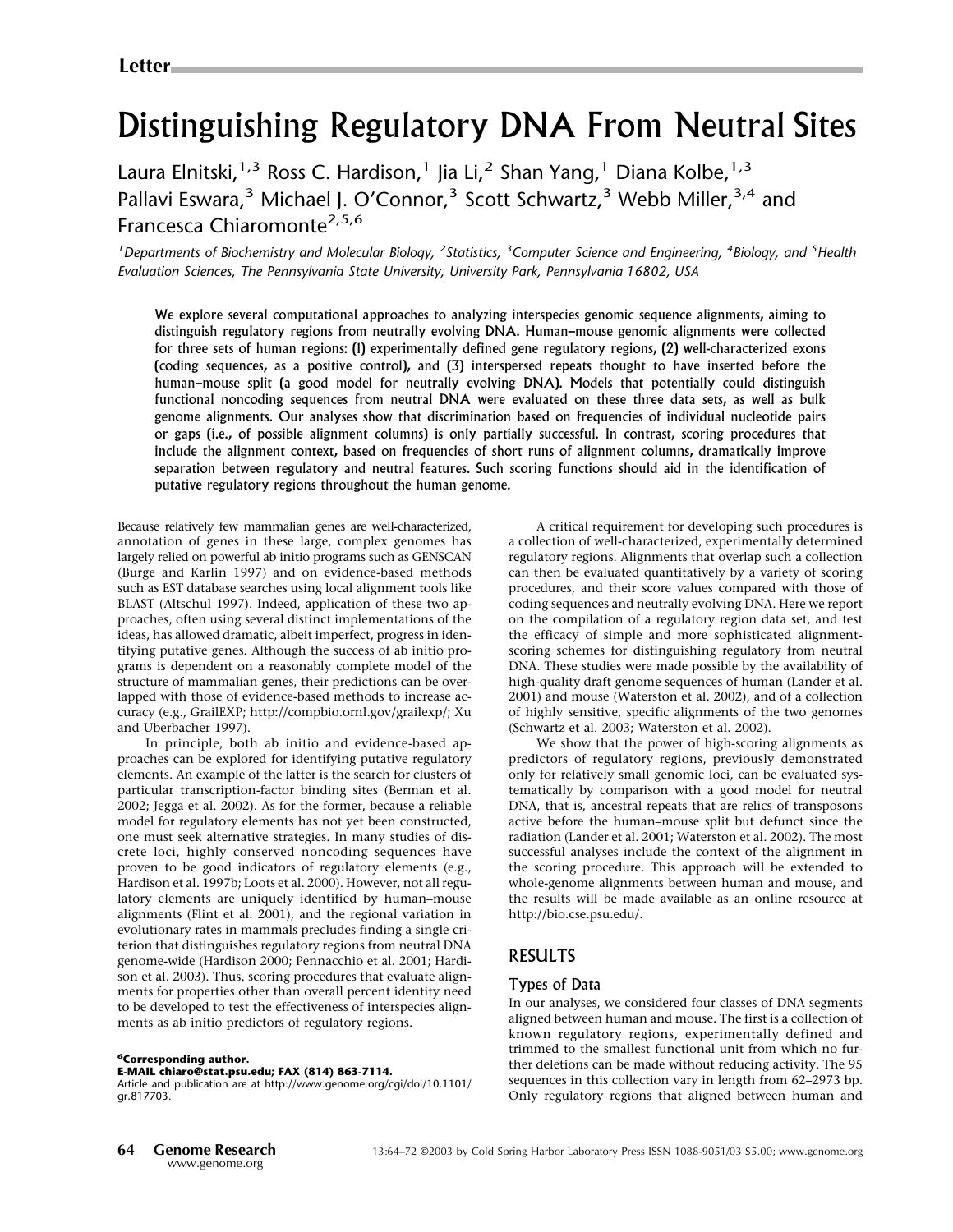mouse were included (2 of the 95 regions were excluded because sequences were missing from the mouse assembly). However, no threshold for the amount of aligning DNAwithin a regulatory region was applied.

The second class is a large collection (1,400,000) of orthologous ancestral repeats that align between human and mouse. These ancestral repeats transposed prior to the rodent–primate split and are no longer active. Because no selective pressure (either positive or negative) is applied to these sites as they are accumulating mutations, they serve as a template for neutral evolution (Waterston et al. 2002).

The third class is a collection of coding regions derived from annotated human exons in RefSeq (Pruitt et al. 2000), as obtained from the Human Genome Browser (HGB; Kent et al. 2002). This serves as a positive control in our experiments, as it is a set of known functional elements whose alignments are clearly distinguishable from neutral DNA(Batzoglou et al. 2000). It should be noted that alignments located within the exons contribute to <2% of all alignments (Waterston et al. 2002).

The fourth class is a collection of human–mouse alignments comprising all genomic DNA (omitting exons), which we refer to as bulk DNA.

## Discrimination Based on Individual Pairing Frequencies

Human–mouse alignments (Schwartz et al. 2003; Waterston et al. 2002) in each of the four classes were partitioned into nonoverlapping windows of size 200 bp. Within each window, we computed the alignment score per column (ASPC), based on the BLASTZ scoring scheme (Schwartz et al. 2003), and the density of gaps.

The aligning program BLASTZ uses a scoring matrix (Chiaromonte et al. 2002) for the 16 possible pairings of  $A$ ,  $C$ ,  $G$ , and  $T$ , along with affine gap penalties (i.e., open gap

and gap-extension penalties). The ASPC in a window is simply the sum of the frequencies of the 16-symbol alphabet comprising A, C, G, T pairings multiplied by the coefficients in the BLASTZ matrix, along with a special treatment for gaps (see Methods). A graph of the cumulative distribution of the ASPC for the four types of DNA shows that this score cleanly separates coding exons from ancestral repeats and bulk DNA, but



Figure 1 (A) Cumulative distributions of ASPC (alignment score per column) in 200-bp nonoverlapping windows from regulatory elements, ancient repeats, coding exons (cds), and bulk DNA alignments. The ASPC is calculated using the BLASTZ scoring scheme with a penalty for gaps. The vertical line represents the ASPC value at which regulatory element and ancient repeat distributions intersect (i.e., maximal distance between cumulative distributions). With this as a threshold, one obtains a certain percentage of false positives (ancient repeats above the threshold) and false negatives (regulatory elements above the threshold). (B) Cumulative distributions of gap density in 200-bp nonoverlapping windows from regulatory elements, ancient repeats, coding exons (cds), and bulk DNA alignments. The vertical line and percentages of false positives and false negatives are obtained as for ASPC in A, except that here false positives are ancient repeats below the threshold, and false negatives are regulatory elements above it.

fails to separate regulatory regions (Fig. 1A). In particular, the overlap between the ASPC distribution for the regulatory and ancestral repeat classes is substantial.

Generalizing the spirit of the ASPC, we consider linear combinations of frequencies of a 17-symbol alphabet comprising all A, C, G, T pairings plus an additional symbol for gaps. Gap density itself is one such combination, with the gap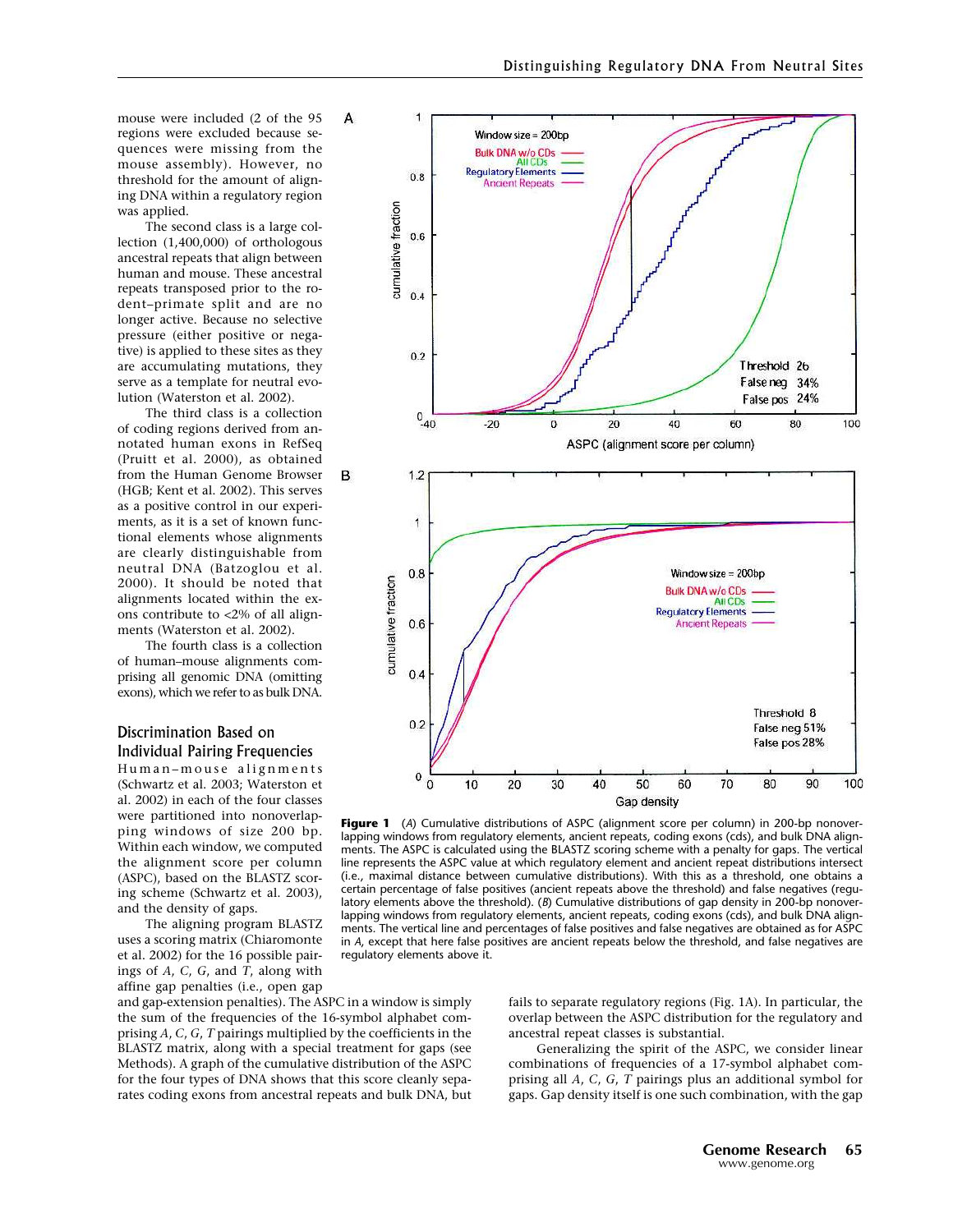frequency having a coefficient of 1, and each other symbol frequency a coefficient of 0. As seen in Figure 1B, gap density clearly separates coding exons, but leaves a substantial overlap between regulatory and ancestral repeats classes.

The effectiveness of these combinations was investigated systematically by constructing a data cloud of 693 points (from the four basic alignment collections) in 17 dimensions. The points correspond to the 93 alignments in the regulatory elements collection, plus 200 alignment segments of size 200 bp randomly selected from each of the ancestral repeats, exons, and bulk DNA collections. The dimensions correspond to 17-symbol frequencies computed on such alignments (see Methods section for details).

We applied Principal Component Analysis (PCA) to ascertain the variability structure of alignments in these dimensions. The first principal component is the direction of maximal variability of the data, to which each original coordinate (17-symbol frequencies) participates via linear combination coefficients, and it explains a certain share of the overall variance. The second principal component is the direction, orthogonal to the first, which has maximal variability after that, and explains a certain share of the overall variance, and so on (the coefficients for the first and second principal components are reported in Table 1 and Fig. 2C). The first principal plane is the span of the first two principal components, and it captures a share of the overall variance equal to the sum of the two component shares. If this sum is high, the orthogonal projection of the data cloud onto the first principal plane provides a good low-dimensional approximation of the data structure.

In our case, the first principal component plane explains 82% of the overall cloud variability. Projecting the data onto this plane gives a boomerang-like shape (Fig. 2A). The first principal component captures a tradeoff between gaps and matches, with  $C$  and  $G$  matches weighing more than  $A$  and  $T$ matches. The second principal component captures a tradeoff between  $C$  and  $G$  matches on one side, and  $A$  and  $T$  matches on the other, with gaps playing a nonnegligible but much smaller role (see Table 1 and Fig. 2C). From the vantage point of the principal plane, simple linear combinations of individual paring frequencies seem to not provide good discrimination of genomic features: One arm of the boomerang cloud is dominated by neutral and bulk DNA, whereas the other arm is dominated by exons and regulatory regions, but nonfunctional and functional features have a sizeable overlap at the convergence of the two arms. Next, we applied Sliced Inverse Regression (SIR) to identify linear combinations of high discriminatory power. This analysis uses the same data cloud used in PCA plus the known classification of each point (regulatory region, coding region, ancestral repeat, or bulk DNA), which plays the role of a categorical response variable. When used for categorical responses, SIR (Li 1991; Cook 1998 and references therein) is a close relative of traditional discriminant analysis. The first SIR direction aims at maximal relevance to the classification, with each original coordinate participating via linear combination coefficients. Subsequent orthogonal SIR directions are progressively less relevant for the classification (coefficients for the first SIR direction are reported in Table 1 and Fig. 2C). The first combination identified by SIR (see Fig. 2B) exhibits a relatively small variation range on the data (standard deviation 0.038, whereas that for PCA1 is 0.157 and for PCA2 0.088). In fact, it is well outside the first principal plane (maximal data variability). A projection of SIR1 on the first principal plane is shown in Figure 2A. However, as can be seen in Figure 2B, SIR1 succeeds in separating both regulatory elements and exons from ancestral repeats and bulk DNA. The overlap between the distributions for the regulatory and ancestral repeat classes is still nonnegligible, but much reduced with respect to the overlaps presented by ASPC and gap density. The coefficients for the 17 symbol frequencies (Table 1, Fig. 2C) suggest a tradeoff, having matches (in particular, C and G matches) and some mismatches (in particular, CA, CG, and GC) on one side, and other mismatches (in particular, AG, GT, and TG) on the other side (subsequent SIR directions are not discussed here).

Interestingly, the broad features revealed by PCA and SIR

|              | <b>Table 1.</b> Coefficients of the Linear Combinations Expressing First and Second Principal<br>Components, and First SIR Direction |                  |      |
|--------------|--------------------------------------------------------------------------------------------------------------------------------------|------------------|------|
| Pairing freg | PCA <sub>1</sub>                                                                                                                     | PCA <sub>2</sub> | SIR1 |

| Pairing_freq | PCA <sub>1</sub> | PCA2        | SIR <sub>1</sub> |
|--------------|------------------|-------------|------------------|
| faa 200      | $-0.154958$      | $-0.475658$ | 0.111993         |
| fac $200$    | 0.000931         | $-0.033166$ | $-0.113294$      |
| fag_200      | $-0.006815$      | $-0.080282$ | $-0.441445$      |
| fat 200      | 0.002420         | $-0.053753$ | $-0.088708$      |
| fca 200      | $-0.000446$      | $-0.004373$ | 0.239844         |
| fcc 200      | $-0.265820$      | 0.577022    | 0.238753         |
| $fcq$ 200    | $-0.004137$      | 0.018679    | 0.269244         |
| fct 200      | $-0.012399$      | $-0.009786$ | $-0.096109$      |
| fga $200$    | $-0.014155$      | $-0.014012$ | $-0.034745$      |
| fgc $200$    | $-0.006835$      | 0.021381    | 0.332223         |
| fgg $200$    | $-0.268567$      | 0.476319    | 0.301653         |
| fgt $200$    | $-0.003292$      | $-0.005356$ | $-0.480595$      |
| fta 200      | 0.008541         | $-0.051466$ | $-0.043727$      |
| ftc $200$    | $-0.002311$      | $-0.071793$ | $-0.012283$      |
| ftg $200$    | $-0.000159$      | $-0.035737$ | $-0.348887$      |
| ftt $200$    | $-0.168724$      | $-0.411842$ | 0.133115         |
| fgap_200     | 0.896756         | 0.153753    | 0.032474         |

Columns in the table are eigenvectors from spectral decompositions of appropriate variance/ covariance matrices. Thus, each has norm 1 (the squares of the coefficients add up to 1), and PCA1 and PCA2, which come from the same decomposition, are orthogonal (the cross products add up to 0).

are robust when the 17-symbol alphabet is collapsed into a smaller set. For instance, the boomerang shape in the first principal plane and the degree of class separation along SIR1 remain similar when these linear analyses are applied to the 4-dimensional data cloud obtained by collapsing the alphabet into M (matches), T (C to/from T and G to/from A), V (A to/from C, A to/from  $T$ ,  $G$  to/from  $C$ , and  $G$  to/ from T), and gaps (results not shown). Thus it is reasonable to examine smaller alphabets, but now considering scores taking into account the context of the alignments.

# Discrimination Based on Frequencies of Short Pairing Patterns

The first such score was motivated by the observation that many transcription factors bind to a cognate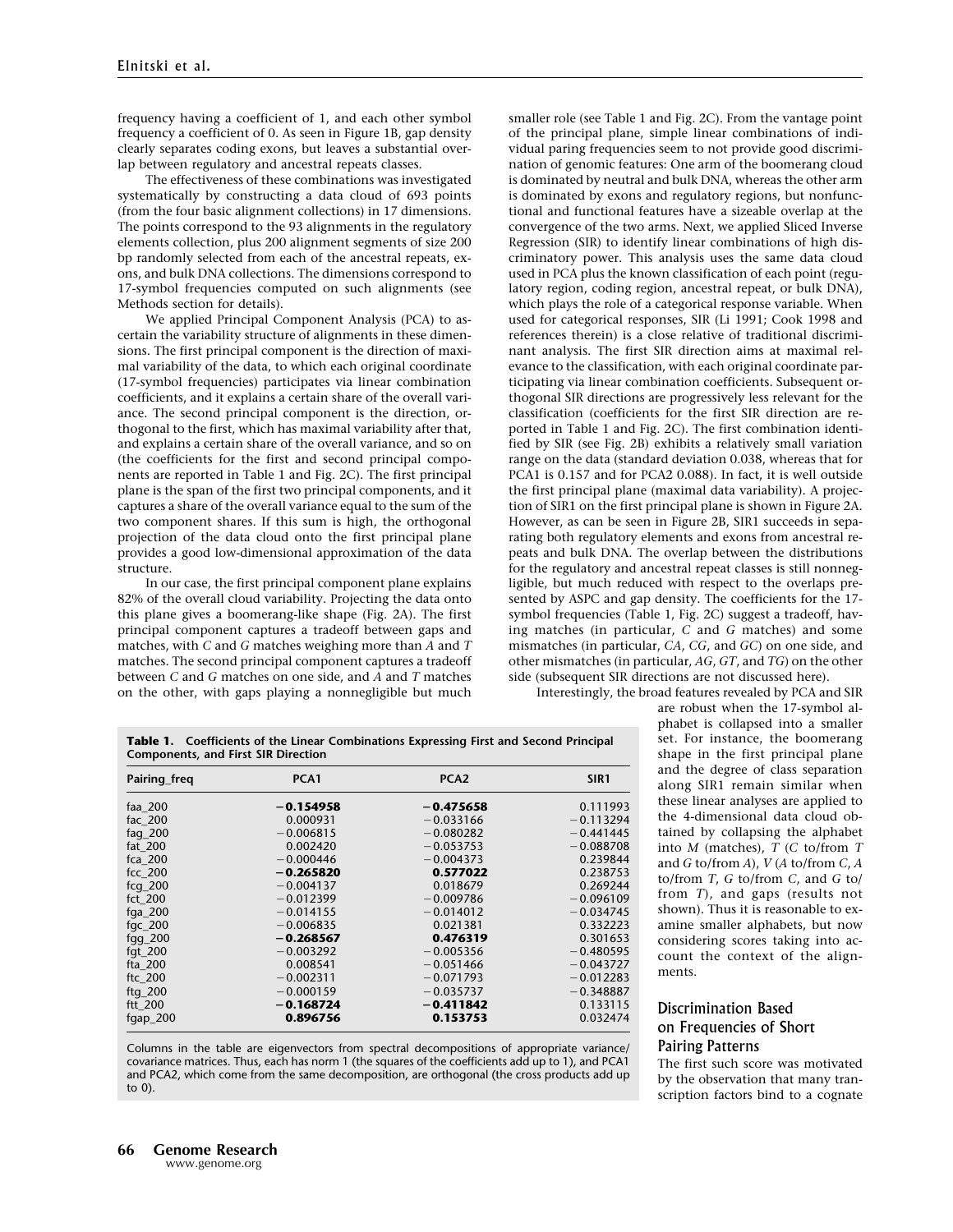

DNA sequence of ~6 bp. Clusters of transcription-factor binding sites tend to comprise known enhancers (e.g., Berman et al. 2002; Jegga et al. 2002), with up to 68% of the sites being conserved between humans and rodents (Dermitzakis and Clark 2002). We identified occurrences of exact hexamer matches by sliding a 6-bp window along alignments, 1 bp at a time. Then, partitioning whole-genome alignments into 200-bp nonoverlapping windows, we measured the density of exact hexamer matches in the four classes of DNA examined. As seen in Figure 3A, this score does better than ASPC and gap density, but worse than SIR1, in regard to the overlap between

Figure 2 First principal plane projection for frequencies on a 17symbol alphabet comprising all A, C, G, T pairings plus an additional symbol for gaps. The data cloud contains 93 regulatory elements (Reg), plus 200 alignment segments of size 200 bp randomly selected from each of ancient repeats (AR), coding exons (CR), and bulk DNA (shown as different marks). Percentages of explained variability are reported for the first and second principal component (total for the plane, 82%). The black line is a projection of SIR1 (see B) on the first principal plane. (B) Cumulative distributions of SIR1 (first Sliced Inverse Regression linear combination) for frequencies on the 17 symbol alphabet. The distributions concern 93 regulatory elements (Reg), plus 200 alignment segments of size 200 bp randomly selected from each of ancient repeats (AR), coding exons (CR), and bulk DNA. The vertical line and percentages of false positives (ancient repeats above the threshold) and false negatives (regulatory elements below the threshold) are obtained as for ASPC in Figure 1A. (C) Coefficients of the linear combinations expressing first (black) and second (red) principal components, and first SIR direction (green). These are eigenvectors from spectral decompositions of appropriate variance/ covariance matrices (see Methods and Table 1). Thus, each has norm 1 vector (the squares of the coefficients add up to 1), and PCA1 and PCA2, which come from the same decomposition, are orthogonal (the cross products add up to 0).

the distributions for the regulatory and ancestral repeat classes. Like SIR1, the density of exact hexamer matches does not distinguish regulatory from coding regions, but this is to be expected because the latter generally align without gaps (Makalowski et al. 1996).

Next, we compute more complex context-embedding scores as (properly normalized) log-odds ratios from Markov models. These models are formulated for increasingly finer underlying alphabets of matches, mismatches, gaps, and higher orders. The order expresses how many preceding contiguous positions are considered in modeling the probability of each symbol at a given location. For this analysis, we restrict attention to the regulatory versus neutral discrimination, and use the 93 regulatory segments plus 200 ancestral repeat segments of size 200 bp already used for the PCA and SIR analyses.

Table 2 reports percentages of overlap for various alphabets and orders. In accordance with our observations of the collapsibility of the 17-symbol alphabet, and the importance of length-6 patterns for regulatory sequence, we reach an excellent discriminatory performance when using a 5-symbol alphabet comprising  $M_{AT}$  (matches of As and Ts),  $M_{GC}$ (matches of Gs and Cs), V, T and gaps, and fifth order. This score outperforms our best score based on frequencies of individual pairings (SIR1), and it completely eliminates the overlap between the distributions for the regulatory and ancestral repeat classes (dark blue and magenta cumulative distribution functions in Fig. 3B).

In Figures 1 through 3A and Table 2 we provide falsenegative (regulatory elements that can be mistaken for ancestral repeats) and false-positive (ancestral repeats that can be mistaken for regulatory elements) percentages associated with the various scores we considered. These percentages concern the regulatory and ancestral repeats segments used in training, and exploit the natural thresholds defined by the score value at which regulatory element and ancestral repeat distributions intersect. The 5-symbol fifth-order Markov model logodds score, as well as log-odds scores derived from larger alphabets, present 0% false negatives and 0% false positives because the two distributions do not overlap. However, because of the fairly limited collection of regulatory elements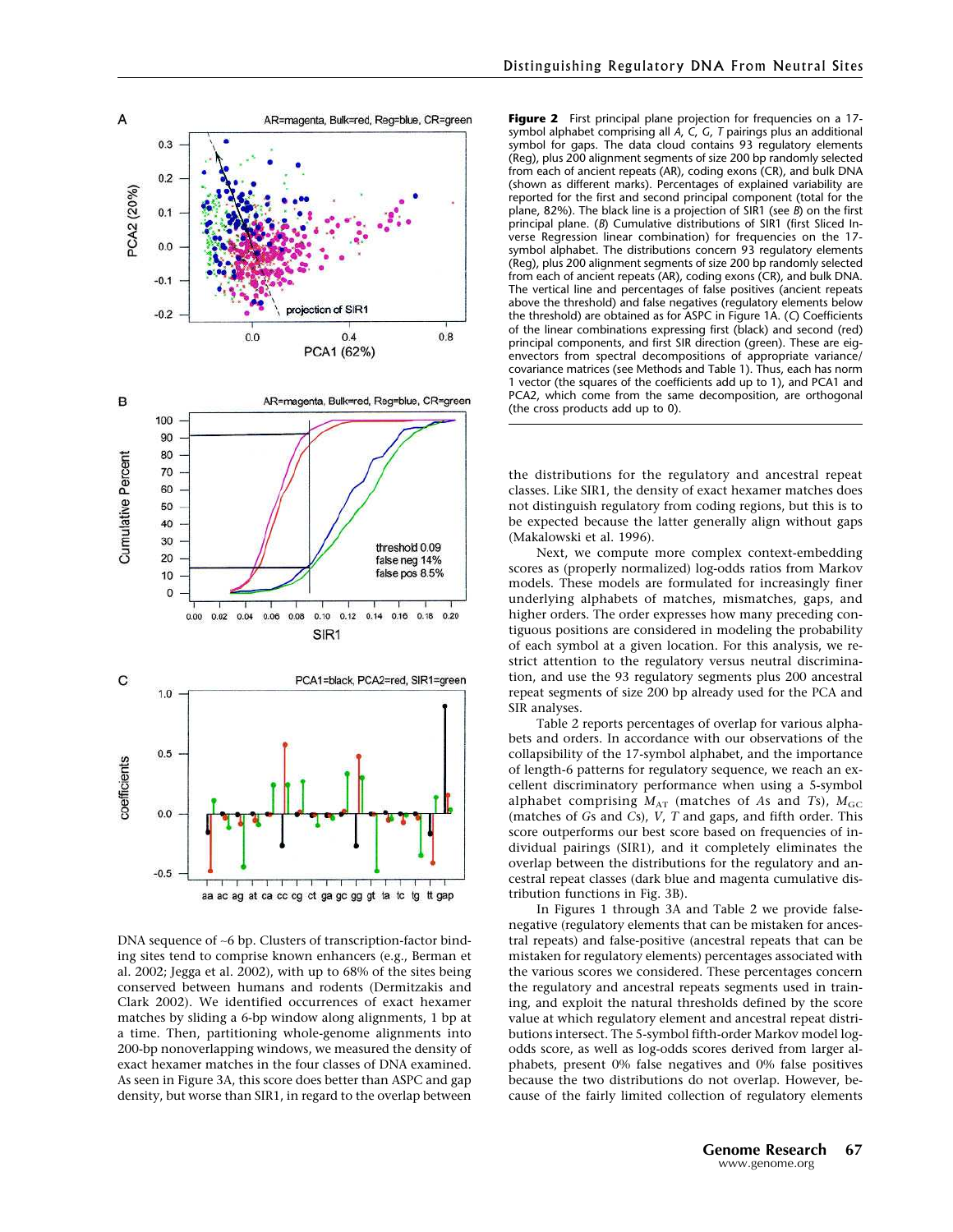presently available for training, we went a step further and assessed performance robustness for our 5-symbol fifth-order log-odds score using two different cross-validation schemes. The results reported in Table 3 are very encouraging given the small size of our training data: Erroneous classification percentages (false positive and false negatives) are ∼6%, and ambiguous classification percentages (score range between the two nonoverlapping distributions) remain about or well below 20%.

Although our 5-symbol fifthorder log-odds score expression is derived based only on regulatory and ancestral repeat data, it can be used to score any alignment segment. As additional controls, we scored the sets of 200 randomly selected segments of length 200 bp from coding regions and bulk DNA previously used in PCA and SIR, as well as sets of 200 randomly selected segments of length 200 bp from 3'- and 5'-UTRs. The corresponding cumulative distribution functions are shown in green, bright blue, orange, and purple in Figure 3B. Interestingly, the regulatory distribution is similar in shape, but shifted to the right (higher values) of that for coding regions. Thus, unlike other scores considered in our study, the 5-symbol fifth-order log-odds score may be successfully capturing something other than simple conservation, such as pairing patterns more common in regulatory than in coding DNA.

The distribution of log-odds scores for alignments in bulk DNA (noncoding, aligned DNA) is similar in shape to that of ancestral repeats, and although shifted to the right, still has minimal overlap with the regulatory elements distribution (Fig. 3B, shown in bright blue). Thus, our score distinguishes regulatory regions not only from ancestral repeats but also from bulk DNA.

The 3'- and 5'-UTR distributions are similar to one another and cover a range in values similar to that for the regulatory distribution. The distributions of UTR scores are more concentrated (steeper cumu-





normalized log-odds score

**Figure 3** (A) Cumulative distributions of exact hexamer matches density in 200-bp nonoverlapping windows from regulatory elements, ancient repeats, exons, and bulk DNA alignments. The density is calculated by scrolling over 6-nt sequences with no gaps in each window. Vertical line and percentages of false positives (ancient repeats above the threshold) and false negatives (regulatory elements below the threshold) are obtained as for ASPC in Figure 1A. (B) Cumulative distributions of (normalized) log-odds score from fifth-order 5-symbol alphabet Markov Models. The score expression is derived based on 93 regulatory elements and 200 alignment segments of size 200 bp randomly selected from ancient repeats. The cumulative distributions for these are shown in dark blue and magenta, respectively. Because the distributions do not intersect, any threshold between the maximum score value for ancient repeats and the minimum score value for regulatory elements guarantees 0% false positives and 0% false negatives. The green, orange, purple, and bright blue cumulative distributions are obtained applying the score expression to segments from coding regions, UTRs, and bulk DNA.

tions overlap that of regulatory elements and both score higher than do the coding regions shows that sequence conservation is not the only nor the prevailing determinant for our score.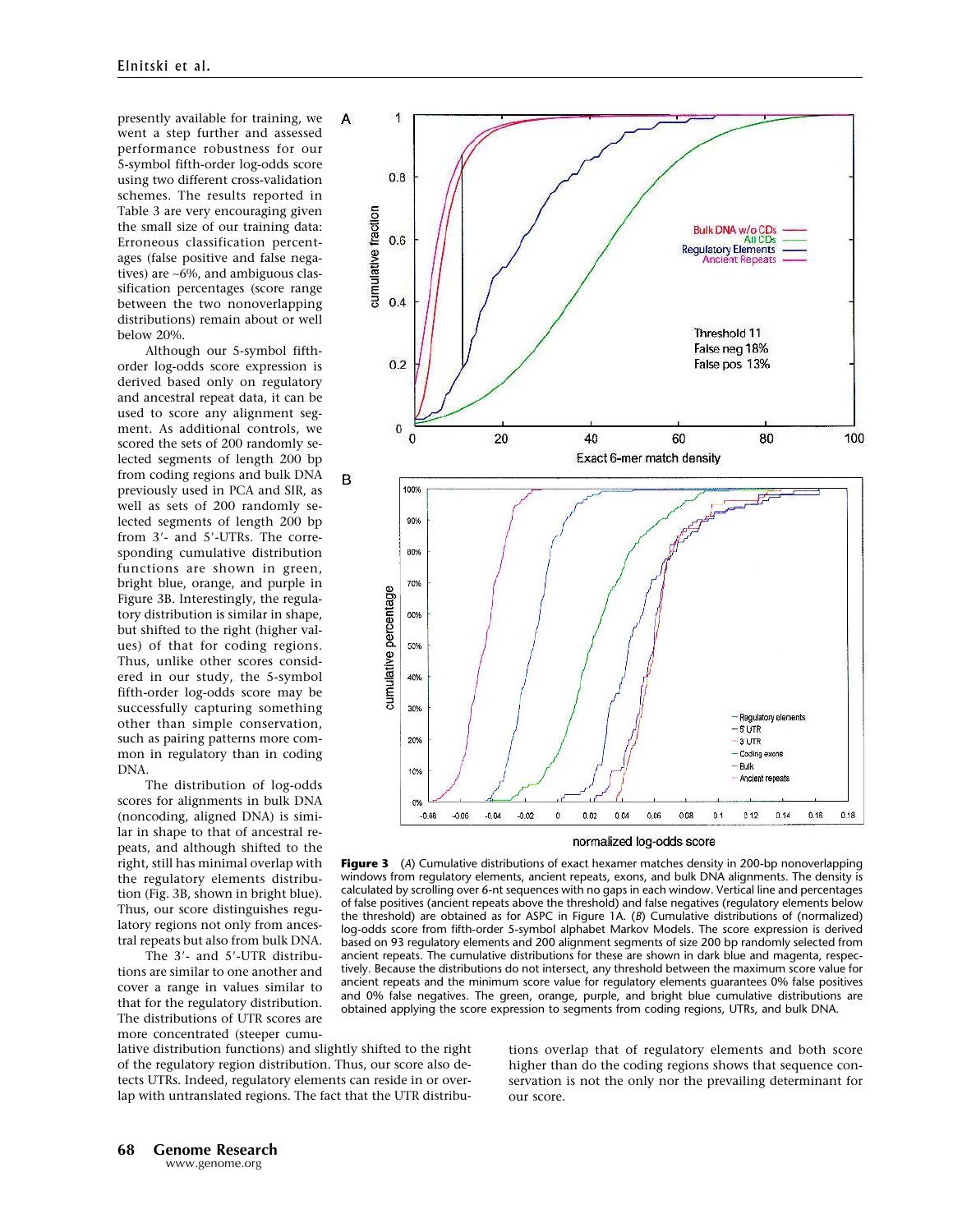| Alphabet       | Order |           |                         |           |      |      |      |           |  |
|----------------|-------|-----------|-------------------------|-----------|------|------|------|-----------|--|
|                |       |           | $\overline{\mathbf{z}}$ |           |      |      |      |           |  |
|                | FN    | <b>FP</b> | FN                      | <b>FP</b> | FN   | FP   | FN   | <b>FP</b> |  |
| $\overline{2}$ | 20.4  | 13        | 19.4                    | 9.5       | 24.7 | 5.0  | 14.0 | 12.5      |  |
|                | 23.7  | 9.5       | 11.8                    | 18.5      | 16.1 | 10.5 | 9.7  | 6.0       |  |
| 4              | 21.5  | 11.0      | 19.4                    | 9.0       | 12.9 | 10.0 | 1.1  | 3.0       |  |
| 5a             | 9.7   | 12.5      | 9.7                     | 7.0       | 10.8 | 4.0  |      | 0         |  |
| 5 <sub>b</sub> | 23.7  | 6.5       | 21.5                    | 5.0       | 8.6  | 7.0  |      |           |  |
| 7a             | 11.8  | 12.5      | 8.6                     | 8.0       | 4.3  | 3.5  |      |           |  |
| 7b             | 16.1  | 7.0       | 8.6                     | 6.0       | 3.2  | 0.5  |      | 0         |  |

Table 2. False-Negative and False-Positive Percentages for (Normalized) Log-Odds Scores From Markov Models, for Various Orders and Alphabets

Percentages are obtained as for ASPC in Figure 1A. Alphabets considered here are: (2) match, other; (3) match, mismatch, gap; (4) match, transition, transversion, gap, (5a) match (A or T), match (C or G), transition, transversion, gap; (5b) match (A or G), match (C or T), transition, transversion, gap; (7a) match (A or T), match (C or G), transition, transversion (A–T), transversion (C–G), transversion (other), gap; (7b) match (A), match  $(C)$ , match  $(C)$ , match  $(T)$ , transition, transversion, gap.

Fifth order models on alphabets of 5 or more symbols give scores for which regulatory elements and ancestral repeats distributions do not intersect (any threshold between the maximum score value for ancestral repeats and the minimum score value for regulatory elements guarantees 0% false positive and 0% false negatives).

The 5-symbol fifth-order log-odds score can be computed on any segment of human genomic DNAaligned with mouse to produce an index of regulatory potential in comparison to neutral behavior. We are presently implementing software that will provide a regulatory potential index at each site in the human genome (aligned with mouse) as the log-odds score for the 200-bp window centered at the site (available at http://bio.cse.psu.edu/).

## **DISCUSSION**

Alower bound on the fraction of the human genome likely under selection is ∼5%–6% (Waterston et al. 2002; F. Chiaromonte, R. Weber, K.M. Roskin, M. Diekhans, J. Kent, and D. Haussler, in prep.). Only ∼1.5% of the genome codes for protein, leaving at least 3.5% under selection for some other function. One of the critical types of noncoding but functional sequence that one wishes to find are gene regulatory elements, such as promoters, enhancers, silencers, and boundary elements. Some of these are clearly conserved among mammalian species (Hardison 2000; Pennacchio et al. 2001), but methods for cleanly distinguishing them from other genomic sequence alignments have not been systematically examined.

Some previous criteria applied for identifying potential regulatory elements have been noncoding alignments in otherwise divergent regions (Hardison et al. 1997a; Hardison et al. 2000) or a combination of some minimal length and percent identity, such as at least 100 bp of gap-free alignment and >75% identity (Loots et al. 2000). These approaches have been successful for certain genomic regions (Jackson et al. 1996; Elnitski et al. 1997; Loots et al. 2000), but not all known regulatory elements fit those criteria (e.g., Flint et al. 2001). One of the major obstacles to applying a single criterion for potential regulatory regions genome-wide is the substantial variation in the underlying mutation rates from region to region (Hardison et al. 2002; Waterston et al. 2002). Conservation scores that incorporate the local neutral substitution rate can be used to compute a likelihood of a particular sequence being under selection, and these are now available genome-wide (Waterston et al. 2002). Thus one can determine if a particular sequence is likely to be functional, but these conservation scores do not address the type of function for each sequence.

We have performed several discrimination analyses, comparing the behavior of two types of functional sequences (regulatory and coding regions) with neutral DNA(ancestral repeats) and bulk DNA in alignments between human and

Table 3. Results of Two Cross-Validation Schemes for the Log-Odds Score Obtained From 5-Symbol (Match of A or T, Match of G or C, Transition, Transversion, Gap) Fifth Order Markov Models

| <b>Cross-validation scheme</b> | Reg.          | Reg.          | Reg.         | Anc. rep.  | Anc. rep. | Anc. rep. |
|--------------------------------|---------------|---------------|--------------|------------|-----------|-----------|
|                                | correct       | ambiguous     | erroneous    | correct    | ambiguous | erroneous |
| $5 - 5(100)$<br>Leave-one-out  | 81.4<br>78.49 | 12.2<br>15.05 | 6.4<br>6.452 | 73<br>72.5 |           | 6.5       |

Because the regulatory and ancestral repeats distributions do not overlap, instead of reporting correct and erroneous classification rates relative to an arbitrary threshold, we list three percentages; namely, correct classifications, ambiguous cases (falling between the two nonoverlapping distributions), and erroneous classifications. In the first cross-validation scheme, we withhold from training and then classify five regulatory elements and five ancestral repeat segments selected at random. This procedure is repeated 100 independent times, and correct, ambiguous, and erroneous classification percentages are obtained averaging over these replications. The second scheme is a leave-one-out cross-validation, in which each data point in turn is withheld from training and then classified.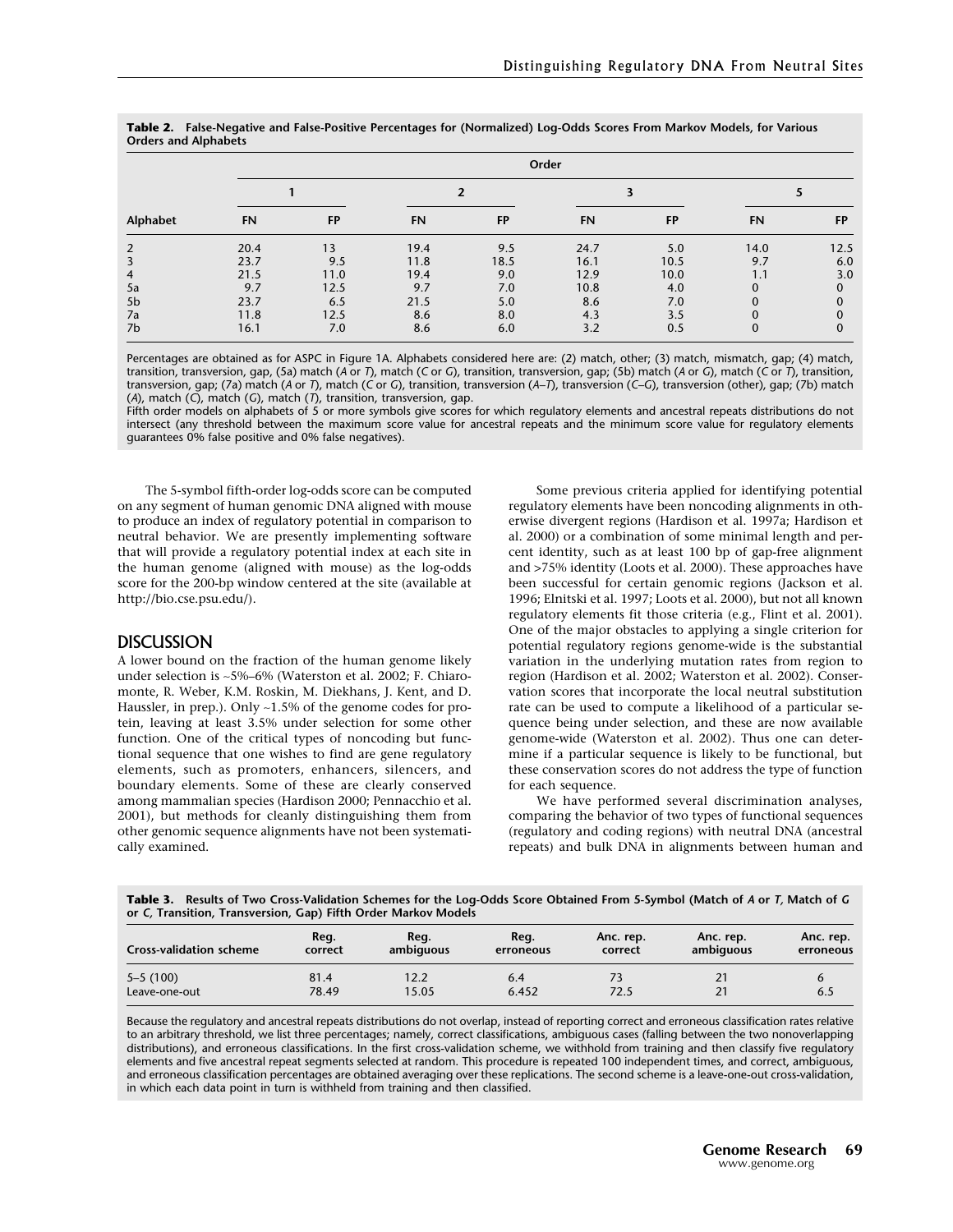mouse. Scores based on individual pairing frequencies, such as ASPC, gap density, and leading PCA and SIR linear combinations, do separate different classes of aligned segments. However, even when selected for maximal discrimination (SIR analysis), these scores leave a substantial overlap between regulatory and neutral DNA, and remain higher for coding than for regulatory DNA.

More complex procedures, which exploit short pairing patterns characteristics of regulatory DNA through the use of Markov models, allow a much higher score separation between regulatory elements and ancestral repeats, and eventually score regulatory elements higher than coding regions. Generally, score separation between regulatory elements and ancestral repeats improves as the order of the Markov models and the size of the underlying alphabet increase. We obtain excellent results when using fifth-order (which captures length-6 patterns), and a 5-symbol alphabet that distinguishes between A/T and G/C matches.

Functional regions, and among them known regulatory regions, tend to be higher in GC content than other DNA (Waterston et al. 2002). Also our SIR analysis provides some evidence that alignment pairs preserving GC content are favored in functional regions. SIR1, in which both regulatory and coding regions score higher than neutral and bulk DNA, has positive coefficients for CC and GG matches as well as CG and GC mismatches. However, GC content alone does not fully explain the effects seen in SIR1. For instance CA mismatches also have positive coefficients, and some substitutions that would increase GC content (e.g., AG and TG) have negative coefficients.

The role of gaps in these discriminatory analyses is subtle, but apparent. In the distribution of gap density, coding regions stand out clearly as gap-free elements, whereas regulatory regions behave in a way very similar to ancestral repeats and bulk DNA. Also, the frequency of gaps plays a role in first and second principal components, and the presence of gaps is indirectly measured by the density of matching hexamers (sequences with gaps are automatically discarded from the density computation). From a functional viewpoint, there is no reason to expect regulatory regions to be gap-poor. In fact, gaps may be of some benefit in relaxing a stringent requirement for exact spacing of upstream elements.

The discriminatory power of the log-odds score based on 5-symbol fifth-order Markov models is impressive in the present analysis, suggesting that it will be helpful in finding candidate regulatory regions genome-wide. However, our training data comprised only 93 regulatory regions. This is a small fraction of the total regulatory elements for as many as 30,000 genes. Also, many of the 93 regulatory elements we used are tissue-specific. Thus, the training set is not necessarily a representative sampling of all regulatory elements, and it may be biased toward the types of elements most frequently studied to date, such as those for tissue-specific or inducible genes. It follows that some types of regulatory elements are likely underrepresented in the regulatory potentials we are in the process of computing for genome-wide alignments. Future applications of these methods should incorporate larger training sets as more regulatory elements are described in detail. Also, it is possible that more refined methods could distinguish different types of regulatory elements, for example, constitutive versus tissue-specific. As more members of other classes of regulators are characterized, such as silencers, insulators, and boundary elements, development of discrimination scores for these classes may be feasible. These should be fertile grounds for future studies.

In addition to gene regulatory elements, the set of DNA under selection that does not code for protein should contain RNA-coding genes and possibly determinants of chromosome structure and function. Such nonregulatory, noncoding DNA may have alignment characteristics distinctive from those of the regulatory regions. Hence some noncoding sequences with high locally adjusted conservation scores, reflecting a strong likelihood of selection (Roskin et al. 2002; Waterston et al. 2002), may have low regulatory potential, using the scores described here. These are candidates for functional sequences not involved in regulation (or more precisely, not promoters and enhancers with properties similar to the ones in our training set). Further analysis of such sequences could be informative.

As genomic alignments from multiple species become available, the ability to distinguish functional regions should improve (Flint et al. 2001; Botcherby 2002). Applying highorder Markov models to multiple alignments will be challenging, because of the exponential explosion in the state space size to be counteracted through meaningful collapses in the alphabet of all multiple nucleotide combinations. Again, solutions to such issues should be sought in future studies.

The ab initio approaches described here are designed to improve the reliability of predictions of regulatory elements based on alignments of genomic DNA. Such predictions have been helpful but not infallible in previous studies. The critical test of these tools and resources will be their application in experimental analyses. We look forward to seeing how novel potential regulatory elements identified by these and other tools behave when tested for activity in appropriate biological systems.

# **METHODS**

All analyses use the build 30 assembly of the human genome aligned to the February 2002 freeze from the Mouse Genome Sequencing Consortium; available at the Human Genome Browser Web site (http://genome-test.cse.ucsc.edu/). We used the axtBEST alignments, which are based on the BLASTZ alignments and give the best mouse hit to each human position. The regulatory region collection is available online at http://bio.cse.psu.edu/mousegroup/Reg\_annotations/. It was compiled from collections described in Wasserman and Fickett (1998), Krivan and Wasserman (2001), Dermitzakis and Clark (2002), and references therein. Each entry was trimmed to the smallest functional unit described in the literature, below which further deletions caused a loss of activity. Ancestral repeats are those present in the last common ancestor to mouse and human, as determined by the amount of divergence from the consensus sequence (Hardison et al. 2003; Waterston et al. 2002). Alignments in bulk DNA were masked at the position of exons as listed in the HGB RefSeq track (http://genome-test.cse.ucsc.edu/; http://www.ncbi.nlm. nih.gov/LocusLink/).

### Alignment Score per Column

The ASPC is computed using coefficients in the BLASTZ scoring matrix (Schwartz et al. 2003):

|               | А      | C      | G.     | T      |
|---------------|--------|--------|--------|--------|
| A             | 91     | $-114$ | $-31$  | $-123$ |
| $\mathcal{C}$ | $-114$ | - 100  | $-125$ | $-31$  |
| G             | $-31$  | $-125$ | 100    | $-114$ |
| T             | $-123$ | $-31$  | $-114$ | 91     |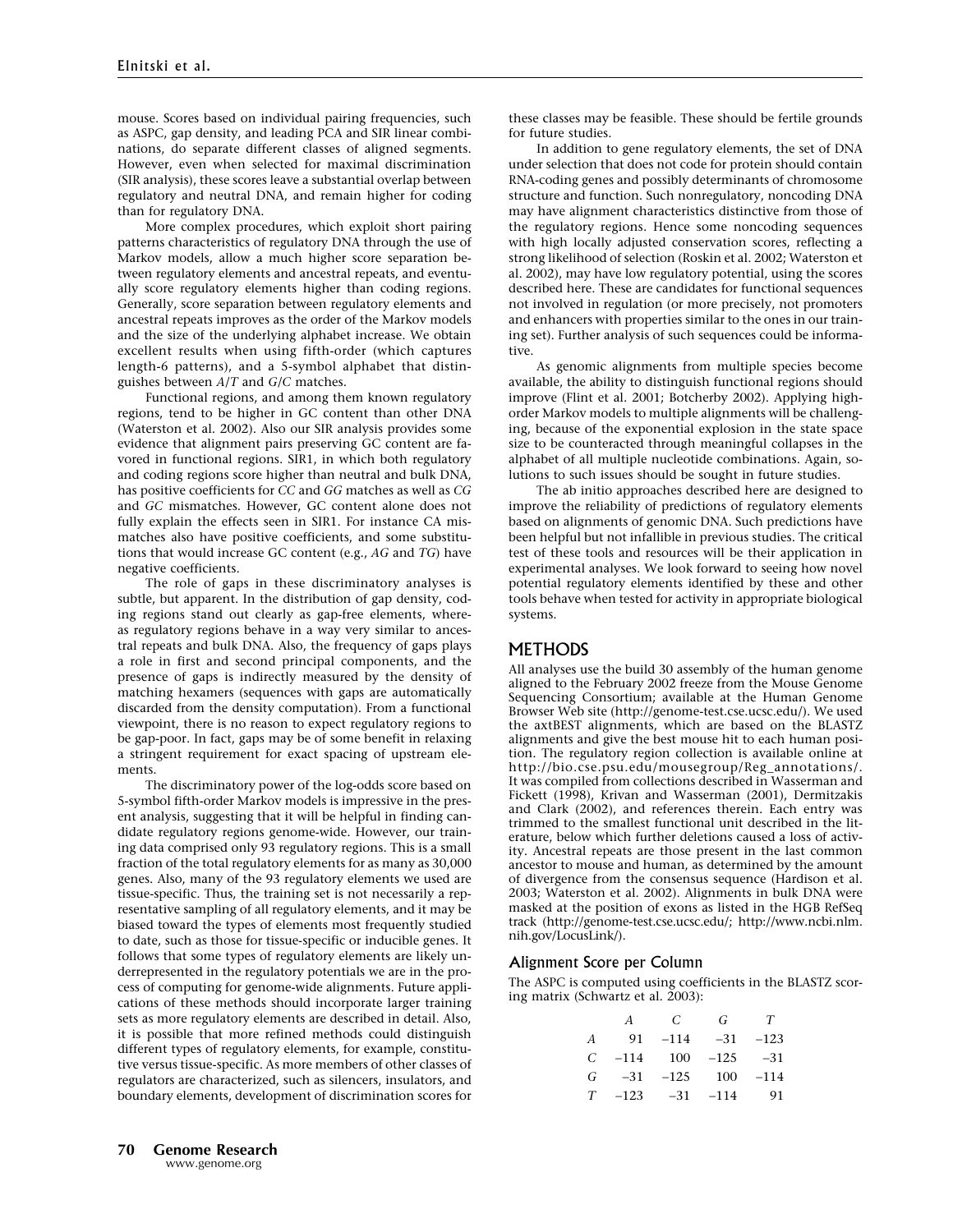As for gap positions,  $O = -400$  is the coefficient for open gap penalty, and  $E = -30$  that for extension gap penalty. Also, N or *n* in the human sequence gets an  $N = -100$  coefficient, and X or x in the human sequence gets an  $X = -1000$  coefficient.

To compute the ASPC for nonoverlapping 200-bp windows, we used the following protocol: Alignments of  $\langle 200 \text{ bp} \rangle$ are ignored. When parsing an alignment in 200-bp windows, if the last segment is less than half of the required size (200/  $2 = 100$ ), it is merged into the previous window to form a window larger than 200 but smaller than 300 bp. For each window, the ASPC is the sum of individual position scores divided by the window size (alignment gaps in the human sequence induce windows that actually contain <200 positions, but the denominator is always taken to be 200). For alignments in bulk DNA, coding regions were masked prior to calculating a score.

## Principal Component Analysis and Sliced Inverse Regression

We used our four basic alignment collections to construct a data cloud of 693 points in 17 dimensions as follows: 93 of the 95 alignments in the regulatory elements collection were retained as such, and 17-symbol frequencies  $(A, C, G, T)$  pairings and gaps) were computed on each. Then, 200 alignments of length greater than or equal to 200 bp were selected at random from each of the ancestral repeats, coding regions, and bulk DNA collections. The 17-symbol frequencies were computed on the first 200 bp only of each of these alignments. The 200-bp size was selected for compatibility with the size of nonoverlapping windows used for ASPC and gap density (in relation to the length of regulatory elements in our collection, about a third of them have lengths smaller than or equal to 200 bp).

PCA (see, e.g., Gnanadesikan 1997) is based on the spectral decomposition of the overall variance/covariance matrix. The eigenvectors represent orthogonal directions (i.e., linear combinations of the 17 frequencies) ranked in decreasing order of data variability. The corresponding eigenvalues (in nondecreasing order) quantify this variability.

For SIR (Li 1991; Cook 1998 and references therein), we use the same data cloud used in PCA, plus the information relative to the points known classification (a categorical response variable). When used for categorical responses, SIR is a close relative of Fisher linear discriminant analysis (FLDA). Estimation is based on the spectral decomposition of the between classes variance/covariance matrix, standardized by the overall variance/covariance matrix (as opposed to the within variance/covariance matrix, used for standardization in FLDA). The eigenvectors represent orthogonal directions (i.e., linear combinations of the 17 frequencies) ranked in decreasing order of relevance to the classification. The corresponding eigenvalues (in nondecreasing order) quantify this relevance.

#### Density of Exact Hexamer Matches

Exact hexamer matches are counted by sliding a 6-bp window across aligned sequence 1 bp at a time (whenever the sliding window contains six matches, the count is increased by 1). For each nonoverlapping 200-bp window, the density is computed by dividing the count relative to the window by the overall number of sliding 6-bp windows contained in the window (namely,  $200 - 6 + 1$ ). Alignments shorter than 200 bp are discarded, and segments shorter than 200 bp at the end of alignments are merged with the previous window or discarded, as illustrated above for the ASPC calculation. Bulk DNAwas masked for coding exons prior to analysis.

#### Log-Odds Ratios From Markov Models

This analysis uses the 93 regulatory segments plus 200 ancestral repeat segments of size 200 bp already used for the PCA and SIR analyses. A separate K-th order Markov model on an alphabet of  $\tilde{J}$  symbols is estimated using each of the two sets. Estimation is based on empirical frequencies as follows: For a given data set, the occurrences of all  $J^{(K+1)}$  possible  $(K + 1)$ symbol combinations are counted (a 1 is added to each count to prevent problems with outcomes that apparently had 0 probability because of our relatively small data sets). Then the counts associated with hexamer strings that share the same first 5 symbols are pooled and normalized to create transition probabilities of the Markov chain; for instance, transition probability(MMMMMG) = occurrences(MMMMMG)/ occurrences(MMMMM), where occurrences(MMMMM) is the sum of the counts for MMMMM\*, as \* ranges on all alphabet symbols. These transition probabilities can be arranged in a matrix of size  $J^K \times J$  so that each row corresponds to a combination of the first K symbols and each column corresponds to an additional symbol following them.

Based on the two transition probability matrices resulting from this process, a score matrix is formed by taking logodds ratios; that is, the natural logarithm of the ratio of the probability for a regulatory region to the probability for a neutral region (ln(prob\_reg/prob\_neutral)). To sum up, each possible string of contiguous  $(K + 1)$  symbols is assigned with a log-odds score. To measure how much more likely an alignment to be analyzed is regulatory as compared with neutral, we compute the ratio between the probabilities of this alignment being generated by the Markov model of the regulatory region and by the model of the neutral region. The log of this ratio (raw score) is simply the summation over the entire length of the alignment of the log-odds ratios for each contiguous  $(K + 1)$  symbols string in it (given position, and previous K ones).

Because the raw score is strongly dependent on the length of an alignment (this changes over a wide range for our regulatory set), normalization is needed to allow the use of a single threshold in deciding whether an alignment is regulatory or neutral. The final calculated score is given by (raw score - expectation \* length)/(length<sup>1.25</sup>). The expectation is the average score of a contiguous  $(K + 1)$  symbol string using the equilibrium distribution of the ancestral repeats Markov chain.

# ACKNOWLEDGMENTS

We thank Manolis Dermitzakis (University of Geneva) for help with the known regulatory regions as well as members of the Mouse Sequencing Consortium for support and data sharing during this study, and two referees for suggestions that led to substantial improvements in this paper. This work is supported by NHGRI grants HG-02325 (L.E.) and HG-02238  $(R.H., F.C., and W.M.).$ 

The publication costs of this article were defrayed in part by payment of page charges. This article must therefore be hereby marked "advertisement" in accordance with 18 USC section 1734 solely to indicate this fact.

### REFERENCES

- Altschul, S.F., Madden, T.L., Schäffer, A.A., Zhang, J., Zhang, Z.,<br>Miller, W., and Lipman, D.J. 1997. Gapped BLAST and PSI-BLAST: A new generation of protein database search programs. Nucleic Acids Res. 25: 3389-3402.
- Batzoglou, S., Pachter, L., Mesirov, J.P., Berger, B., and Lander, E.S. 2000. Human and mouse gene structure: Comparative analysis and application to exon prediction. Genome Res. 10: 950–958.
- Berman, B.P., Nibu, Y., Pfeiffer, B.D., Tomancak, P., Celniker, S.E., Levine, M., Rubin, G.M., and Eisen, M.B. 2002. Exploiting transcription factor binding site clustering to identify cis-regulatory modules involved in pattern formation in the